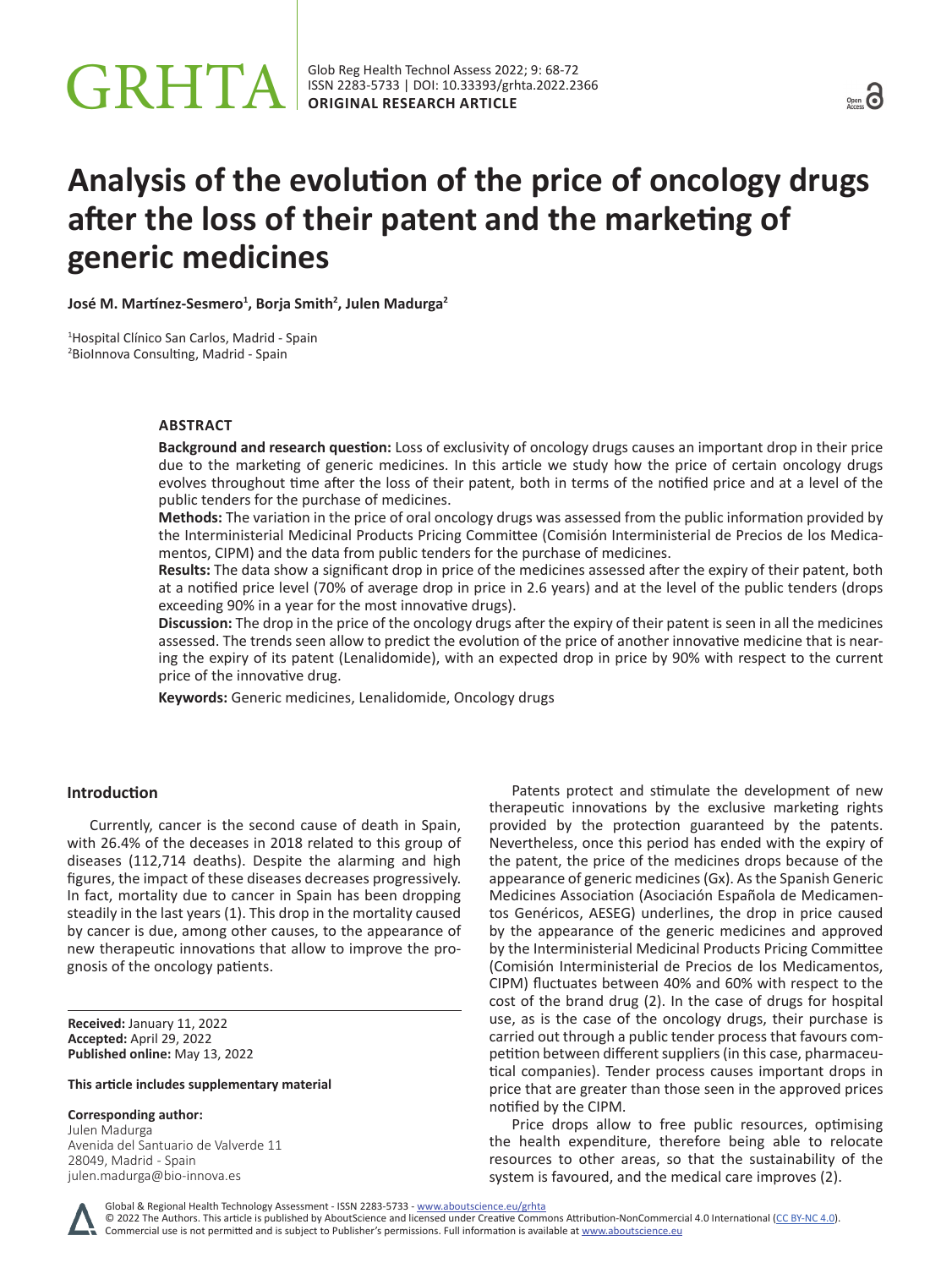This is especially relevant in the field of oncology, as highlighted in a recent study by Cheung et al (3). This study concludes that oncology generic medicines could significantly modify the cost-effectiveness and cost-utility ratios of the studied treatments.

The objective of this report is to analyse the influence of the generic medicines on the evolution of the price of oral oncology drugs after the loss of exclusive marketing rights, with the aim of showing the impact of generic medicines on the drop in price of oncology drugs and, therefore, on the drop in price of oncology treatments, in a quick and powerful way. Likewise, we look for the identification of trends in these drops in price that allow assessing the evolution in the price of oral oncology treatments that are nearing the end of their exclusive marketing rights period.

# **Methodology**

# *Selection of drugs*

With the intention of delimiting the analysis to a manageable sample size, oral oncology treatments, recommended for monotherapy or in combination with other drugs, whose patent had expired and that have generic medicines in the market, so there is a price competition that allows to see its evolution after the loss of their exclusive marketing rights, were chosen.

According to the previously mentioned criteria and using the BotPlus drug databases and the Medicine Online Information Centre (Centro de Información Online de Medicamentos, CIMA) of the Spanish Agency of Medicine and Medical Devices (Agencia Española de Medicamentos y Productos Sanitarios), we have selected the eight following drugs: Vinorelbine, Capecitabine, Imatinib, Pemetrexed, Erlotinib, Dasatinib, Gefitinib and Everolimus.

# *Sources of information*

For each of these drugs, the evolution of the "List price" (LP) and/or the tender price (TP) was analysed in the case of public tenders, using the following data sources:

- **Minutes and Agreements of the CIPM:** Used to decide the authorised LPs for the initial marketing of the innovative drugs (Supplementary tables S I to S IX), as well as the first authorised LP for each generic medicine. When gathering the LPs of the generic medicines, we have only borne in mind the generic medicines with the lowest LP, the presentation that provides the most advantageous economic offer.
- **BotPlus:** It is used for obtaining the current LPs of the different analysed drugs (both innovative and generic) as well as their marketing authorisation dates.
- **Public tenders:** A gathering of public tender data provided by Acobur (Advice in public health contracting) has been carried out regarding the purchase of each medicine during the years after and before the loss of the exclusive marketing rights, including tenders from hospitals and the healthcare services of different regions to ensure a representative sample.

# *Analysis of the evolution of the prices*

From the information gathered, a double analysis was carried out. On the one hand, the variations in the LPs experienced by each drug as a function of the time passed from the LPs were approved for each generic medicine presentation. The percent decrease in the notified LP of each new generic medicine with respect to the innovative drug was calculated, and their evolution throughout time was analysed. On the other hand, the evolution of the prices obtained in the public tenders of the drugs and the TPs throughout time was analysed, focusing on the period before and after the loss of the exclusive marketing rights and the appearance of generic medicines, being therefore able to see decreases in the TPs.

# *Prediction of the decreases in price as a function of the trends seen*

From the trends seen in this analysis, the possible evolution in the price of an oncologic drug similar to those included in the analysis, as in the case of Revlimid® (Lenalidomide), an innovative drug by Bristol Myers Squibb, whose patent expires in the first quarter of 2022 (4), will be estimated. To strengthen the prediction, we have relied on the advice of hospital pharmacists with a view to having in mind their knowledge regarding the evolution of the prices of drugs.

# **Results**

# *Evolution of the LPs notified after the appearance of generic medicines*

The analysis of the evolution throughout time of the notified LPs shows how the analysed drugs experience an average initial drop in price by 46%, although the drop increases with time, as we can see in Table I, with an average maximum decrease in the notified LP by 70% in an average interval of 2.6 years.

There is not a homogeneity in the decreases in the LPs seen in each of the analysed drugs, and we can find very dissimilar cases, such as that of Imatinib, that reaches a drop by 97% in 4.6 years, versus the rapid drop in the notified LP of Gefitinib of 84% in 1.1 years.

The fact that the four most recently approved drugs (Erlotinib, Dasatinib, Gefitinib and Everolimus) experience a drop in their LP greater than 65% in 1 year must be highlighted. The data suggest that the process of the drop in the LP as a consequence of the marketing of generic medicines has accelerated in the last years, both in terms of magnitude and time (an average of 1.3 years to reach the maximum drop versus the 3.8 years in the group of older drugs).

The presented data show how the marketing of generic drugs after the loss of the patent of the innovative medicine causes a decrease in the notified LP of the analysed oncologic drugs. Nevertheless, the hospital medicines are purchased through public tenders in which the LP only acts as a guide and a maximum price ceiling. This entails that the decrease in the TP due to the competition between pharmaceutical companies can be, in real-world conditions, much lower than the notified LP.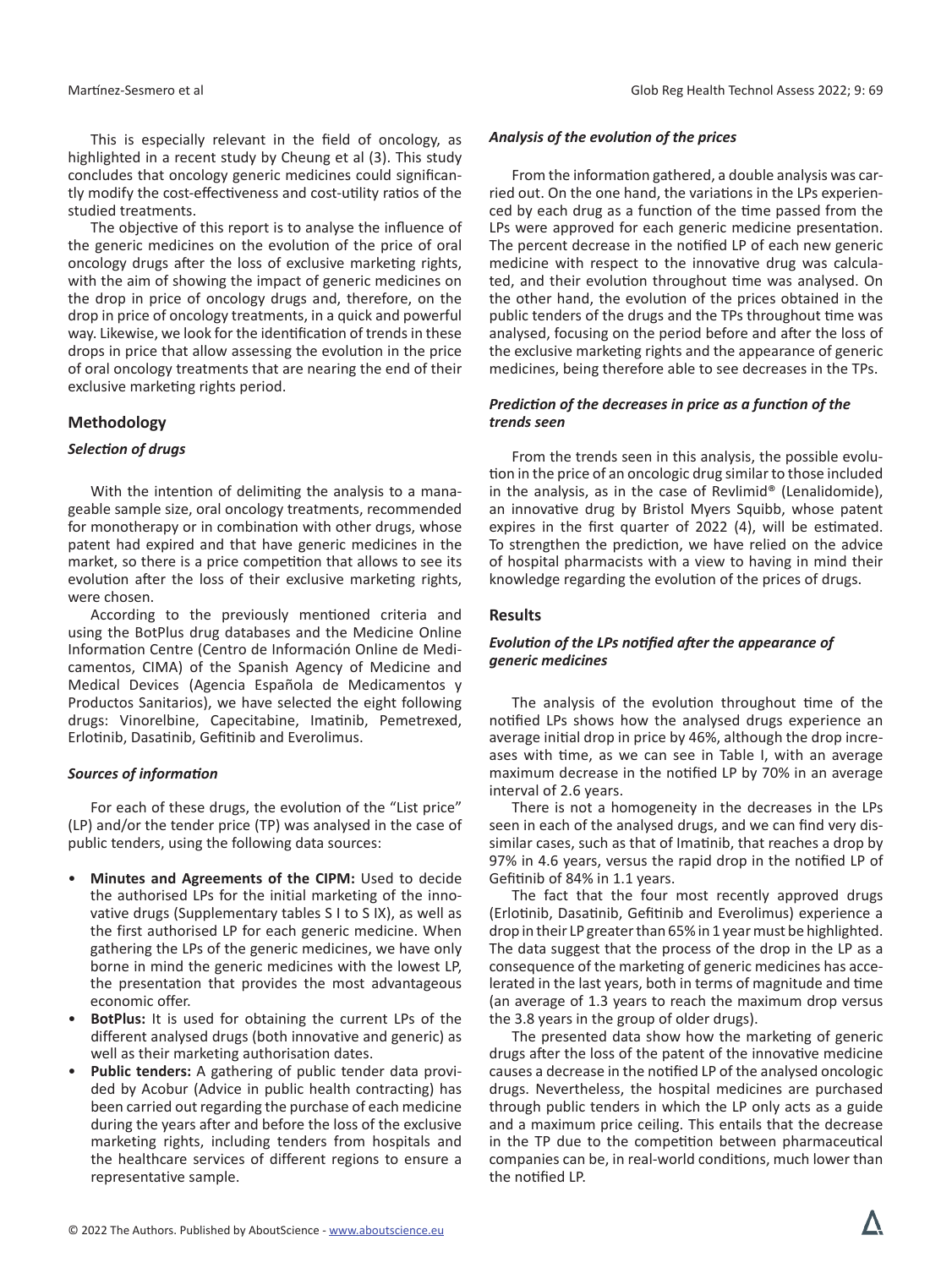| <b>Drug</b>  | <b>Patent expiration Date</b> | <b>First descent notified LP</b> | Maximum descent notified LP | <b>Years to minimum LP</b> |
|--------------|-------------------------------|----------------------------------|-----------------------------|----------------------------|
| Vinorelbine  | Not available                 | $-37%$                           | $-56%$                      | 4.3                        |
| Capecitabine | 14/12/2013                    | $-39%$                           | $-68%$                      | 1.9                        |
| Imatinib     | 01/12/2016                    | $-40%$                           | $-97%$                      | 4.6                        |
| Pemetrexed   | 10/06/2021                    | $-40%$                           | $-45%$                      | 4.4                        |
| Erlotinib    | 01/03/2020                    | $-42%$                           | $-74%$                      | 1.1                        |
| Dasatinib    | 01/11/2019                    | $-69%$                           | $-70%$                      | 1.3                        |
| Gefitinib    | 01/09/2019                    | $-40%$                           | $-84%$                      | 1.1                        |
| Everolimus   | 17/01/2019                    | $-58%$                           | $-66%$                      | 1.7                        |

**TABLE I -** Maximum drops in the notified LPs experienced by the analysed oncologic drugs, first drops experienced, and time intervals passed until reaching the minimum notified LP since the approval of the LP of the first generic medicine

LP = list price.

# *Evolution of the TPs in public tenders after the appearance of generic drugs*

As previously highlighted, the analysed drugs are medicines used in hospitals. Their purchase is carried out through tenders that, due to their own nature, generate a competition between pharmaceutical companies when presenting an offer that results in a price war, being the TP, and not the LP, the price paid by the healthcare centres.

The evolution of the TPs has been analysed after the loss of the exclusive marketing rights of the following drugs: Capecitabine, Imatinib, Erlotinib, Gefitinib and Everolimus. The analysis of the tenders in the case of Dasatinib and Pemetrexed could not be carried out due to the recent loss of their patent, this preventing the generic medicines pharmaceutical companies from being able to participate in public

tenders when this study was carried out. It was also not possible to study the evolution of the TP of Vinorelbine after the loss of its exclusive marketing rights. Vinorelbine lost its exclusive marketing rights in 2009 and the database used to obtain the information regarding tenders only provides information from 2010. Therefore, the study of these data does not allow to see the real drop in price after the marketing of generic medicines.

The analysis of the tenders of the most innovative oncology drugs (excluding chemotherapy, as in the case of capecitabine) shows two differentiated trends (Fig. 1). Everolimus dropped its TP by 42% versus LP in the first year after the loss of its patent. This could be due to this drug only losing its exclusive marketing rights regarding the indications of advanced breast cancer and neuroendocrine tumours but not in renal cell carcinoma. Nevertheless, this effect disappears



Fig. 1 - Drops in the tender price in public bids experienced by the analysed oncologic drugs during the first (blue bars) and second (orange bars) years after the loss of the exclusive marketing rights.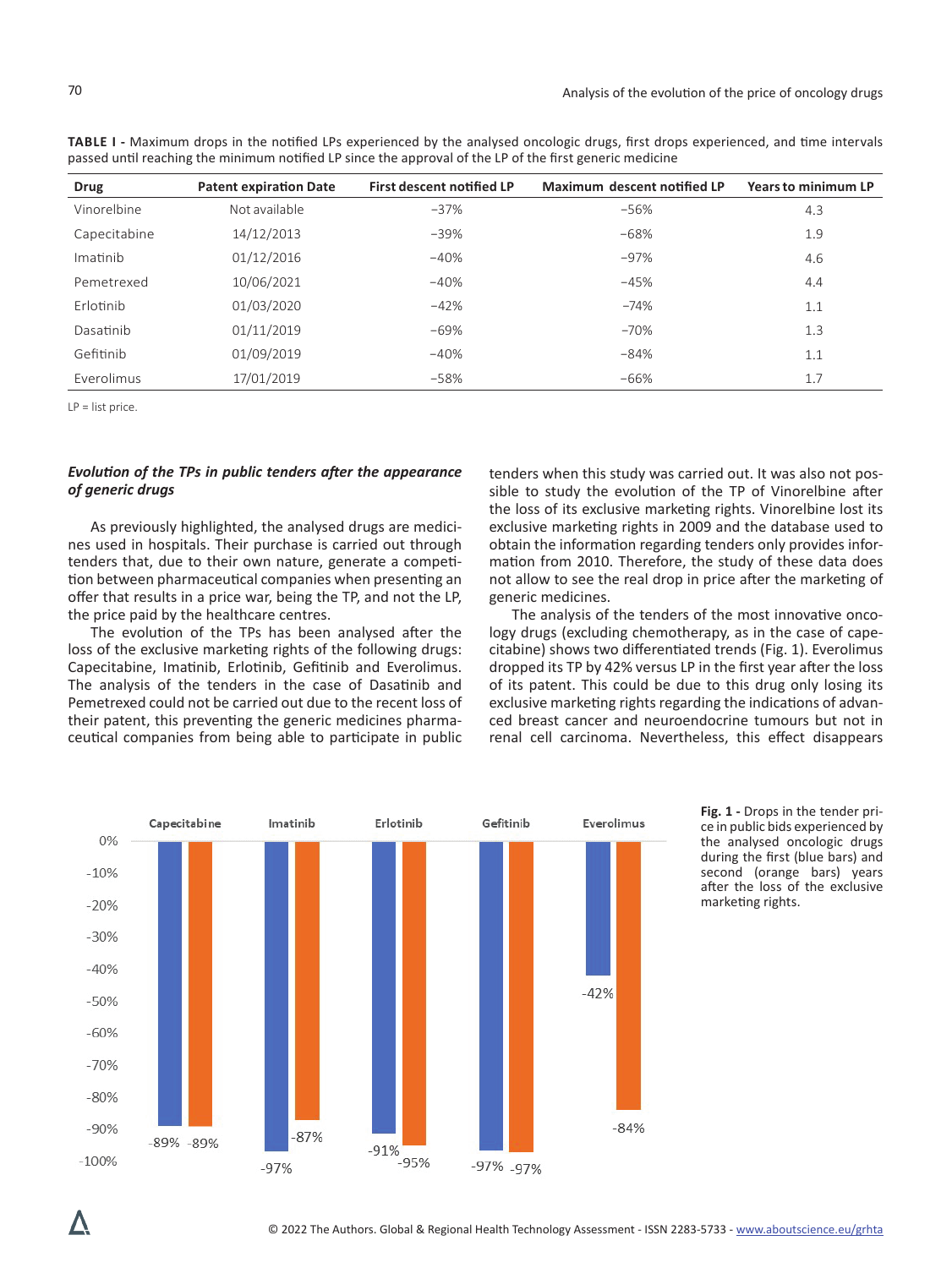after the first year, with a drop of 85% in TP versus LP during the second year after the partial loss of its exclusive marketing rights.

Imatinib, Erlotinib and Gefitinib present common trends (**Fig. 1**). These three drugs experience a drop in their TP greater than 90% versus LP in the first year after the loss of their exclusive marketing rights. Capecitabine, another analysed drug, dropped its TP by 89% versus LP after its first year without exclusive marketing rights (**Fig. 1**). Nevertheless, because it is a chemotherapeutic treatment, it is considered that it must be analysed separately from Imatinib, Erlotinib and Gefitinib.

All the assessed drugs experience a pronounced and significant drop in their TP after the loss of the exclusive marketing rights, in a period of 1 year, decreases exceeding 80%, reaching figures above 90% in innovative drugs. Because of this, it seems that the savings in costs generated by the marketing of generic medicines are even higher than that deduced from the notified LPs.

# *Prediction of the evolution of the price of Revlimid® (Lenalidomide)*

As mentioned in the methodology section, the analysed data and price trends allow to estimate the LP of other drugs that are nearing the marketing of generic medicines, as in the case of Revlimid® (Lenalidomide), by BMS, whose patent expires in the first quadrimester of 2022 (4). This

drug is recommended for the treatment of oncohaematologic disorders such as multiple myeloma, mantle cell lymphoma and follicular lymphoma, as well as myelodysplastic syndromes, reaching in 2020 global sales for USD12,100 million. Revlimid® will lose its exclusive marketing rights in March 2022.

There are currently 20 Lenalidomide generic medicines authorised in Spain; 14 of these 20 Lenalidomide generics have an approved LP (Tab. II), and therefore they would be ready for their marketing after the loss of the exclusive marketing rights. Five generics with a decrease of –59% and the other generics show a notified LP that is 65% lower than the LP notified for the innovative medicine Revlimid®. It should be noted that in some cases, such as Reddy's Pharma, it has requested a voluntary reduction in its generic medicine price, going from the initial –59% to –65%. In case of not changing the LP of Revlimid® until the loss of the exclusive marketing rights, these data entail a great decrease in the LP that is greater than that seen in other analysed drugs.

In the case of the drug tenders, it is reasonable to predict that Lenalidomide will follow the same pattern seen in other analysed oncologic drugs, with a decrease in their TP by 90% during their first year of marketing as generic medicines. Hospital pharmacists consulted on the expected trend of Lenalidomide in drug tenders have stated that it is expectable that the TP of Lenalidomide in tenders decreases by approximately 75%, at least with respect to its current price, in the first year.

**TABLE II -** Analysis of the evolution of the LP of the different generic Lenalidomide medicines approved in Spain with respect to the innovative drug

| Drug type and company    | <b>CIPM</b> date | <b>Marketing</b><br>authorisation<br>date | <b>CIPM LP</b><br>$(\epsilon/mg)^*$ | Interval since 1st<br>Gx LP approval by<br>CIPM (years) | Price difference vs<br>innovative price | <b>Price difference</b><br>vs 1st Gx LP |
|--------------------------|------------------|-------------------------------------------|-------------------------------------|---------------------------------------------------------|-----------------------------------------|-----------------------------------------|
| Innovative (BMS)         | 25/05/2007       | 14/06/2007                                | 11.518                              | <b>NA</b>                                               | <b>NA</b>                               | <b>NA</b>                               |
| Generic 1 (Cipla)        | 14/10/2020       | 10/03/2020                                | 4.678                               | $\mathbf{0}$                                            | -59%                                    | <b>NA</b>                               |
| Generic 2 (Accord)       | 28/02/2021       | 27/11/2020                                | 4.678                               | 0.4                                                     | $-59%$                                  | 0%                                      |
| Generic 3 (Reddy Pharma) | 01/12/2020       | 01/12/2020                                | 4.678                               | 0.1                                                     | $-59%$                                  | 0%                                      |
| Generic 4 (Stada)        | 27/11/2020       | 20/03/2021                                | 4.678                               | 0.1                                                     | $-59%$                                  | 0%                                      |
| Generic 5 (Kern)         | 31/03/2021       | 01/10/2020                                | 4.678                               | 0.5                                                     | $-59%$                                  | 0%                                      |
| Generic 6 (Krka)         | 31/05/2021       | 20/03/2021                                | 4.678                               | 0.6                                                     | $-59%$                                  | 0%                                      |
| Generic 7 (Viso)         | 30/06/2021       | 09/02/2021                                | 4.678                               | 0.7                                                     | $-59%$                                  | 0%                                      |
| Generic 8 (Teva)         | 31/07/2021       | 01/08/2019                                | 4.678                               | 0.8                                                     | $-59%$                                  | 0%                                      |
| Generic 9 (Fresenius)    | 31/10/2021       | 09/02/2021                                | 3.977                               | 1.0                                                     | $-65%$                                  | $-15%$                                  |
| Generic 10 (Mylan)       | 31/10/2021       | 25/06/2021                                | 3.977                               | 1.0                                                     | $-65%$                                  | $-15%$                                  |
| Generic 11 (Sandoz)      | 31/10/2021       | 09/02/2021                                | 3.977                               | 1.0                                                     | $-65%$                                  | $-15%$                                  |
| Generic 12 (Aurovitas)   | 30/11/2021       | 01/10/2021                                | 3.977                               | 1.1                                                     | $-65%$                                  | $-15%$                                  |
| Generic 13 (Sun)         | 31/12/2021       | 01/10/2021                                | 3.977                               | 1.2                                                     | $-65%$                                  | $-15%$                                  |
| Generic 14 (Tarbis)      | 31/12/2021       | 01/09/2020                                | 3.977                               | 1.2                                                     | $-65%$                                  | $-15%$                                  |

\* In the case of the innovative drug, the LP indicated is the one prior to the marketing of the first generic, not the initial LP. CIPM = Comisión Interministerial de Precios de los Medicamentos; Gx = generic medicines; LP = list price.